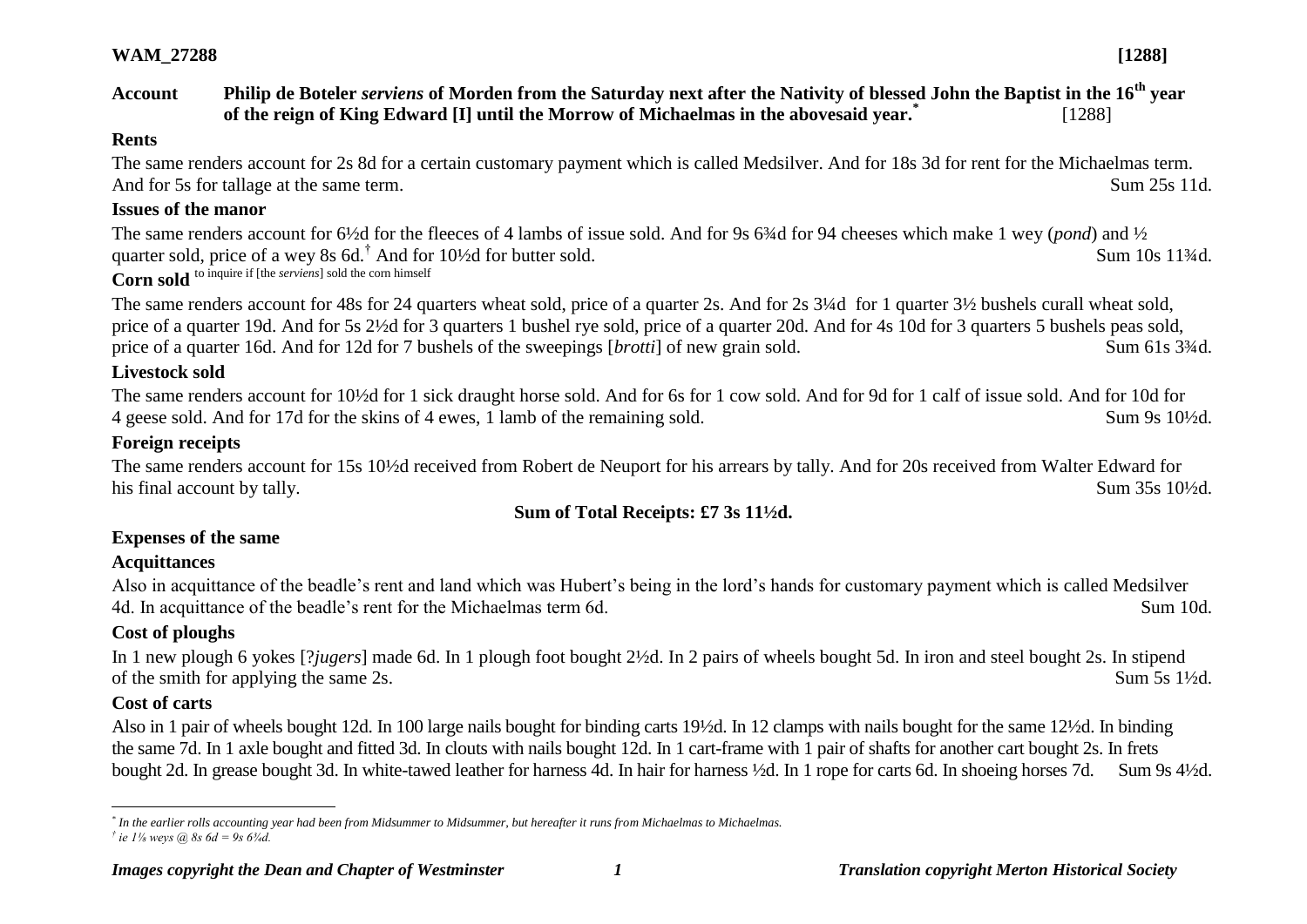#### **Costs of the mill**

In cogs and rungs bought 5d. In mending certain iron lying in the mill-stone 1d.<sup>‡</sup> In repairing bills 2d. In nails bought for wheels and walls 1½d. Sum 9½d.

#### **Mowing and hoeing**

Also in hoeing corn 10d. In mowing 12 acres 1 rood meadow by piece-work 4s 2d, price of an acre 4d. Sum 5s.

#### **Harvest costs**

Also in fish bought for the use of 24 men for 2 days at 2 dry boonworks in harvest 8d. In fish for the use of 72 men at 3 boonworks 2s 4d. In meat bought for the same 2s. In bread bought for 1 of the same for making broth [*mortrellus*] 1d. In tallow for candles 3d. In ale bought for the use of 34 men at 1 love-boon 15d. In ale bought for the use of the *serviens*, 1 reap-reeve, beadle and dairy worker being at table for 5 weeks in harvest for part [*pro parte*] 2s 3d.<sup>§</sup> In meat bought for the use of the same 18d. In fish for the same 20d. In expenses of the same with expenses of 6 household servants, 2 millers, 1 stacker and 1 smith for 'harvest goose' 21d. Also in reaping 3 acres 3 roods rye by piece-work 14d, viz per acre 3¾d. In reaping 46½ acres wheat, 12 acres curall wheat, 18 acres oats 25s 6d, viz per acre 4d. Also in reaping 10 acres peas and vetches 4s 2d, viz per acre 5d. In reaping 3 acres barley 18d. In hiring 1 cart for 1 day for carrying corn 4d. In stipend of 1 stacker in harvest 3s. Sum 49s 5d.

#### **Petty expenses**

Also in 2 bushels salt bought 6d. In repairing 1 axe 1d. In <sup>making and</sup> drying 4 quarters malt 6d. In 4 sacks bought 2s. In iron bought for 2 shovels/threshing sledges [*tribula*] 1d. In making a certain stack [*tass*] of hay and mixed straw and hay 3¾d. In nails for walls of the hall and barn with repair of the same 2d. In 1 chain for a bullock 1d. In dishes bought 2½d. In repairing a bucket 1d. In a clay pot for the dairy 1d. In a certain wooden winnowing-fan [?*vent'to*] bought for the same bound with iron 20d. In threshing and winnowing 5 quarters 5 bushel peas by piece-work 10½d. Sum 6s 7¾d.

#### **Stipends**

Also in stipend of 1 carter and 4 servant ploughmen for the Michaelmas term 15s. In stipend of a dairy worker 2s. In stipend of a cowman 18d.Sum 18s 6d.

#### **Livestock bought**

| Also in 3 young piglets bought 18d.                                                                  | Sum 18d.                   |
|------------------------------------------------------------------------------------------------------|----------------------------|
| <b>Rents paid</b>                                                                                    |                            |
| Also paid to Walter de Kenardele for rent owed to him for the Michaelmas term 12d.                   | Sum 12d.                   |
| <b>Deliveries</b>                                                                                    |                            |
| Also delivered to brother R de Waltham 37s 9½ d by 2 tallies.                                        | Sum $37s\,9\frac{1}{2}d$ . |
| $\beta$ and $\beta$ all expenses and delivering $\beta$ (15g 111/4) <sup>**</sup> And he expediately |                            |

**Sum of all expenses and deliveries £6 15s 11½d. \*\* And he owes 7s 11¾d.**

 $\overline{a}$ *‡ ie the mill-rynd*

*<sup>§</sup> 3½ quarters malt from stock was used at boonworks – see dorse.*

*<sup>\*\*</sup> This should be 11¾d. The balance would then be correct.*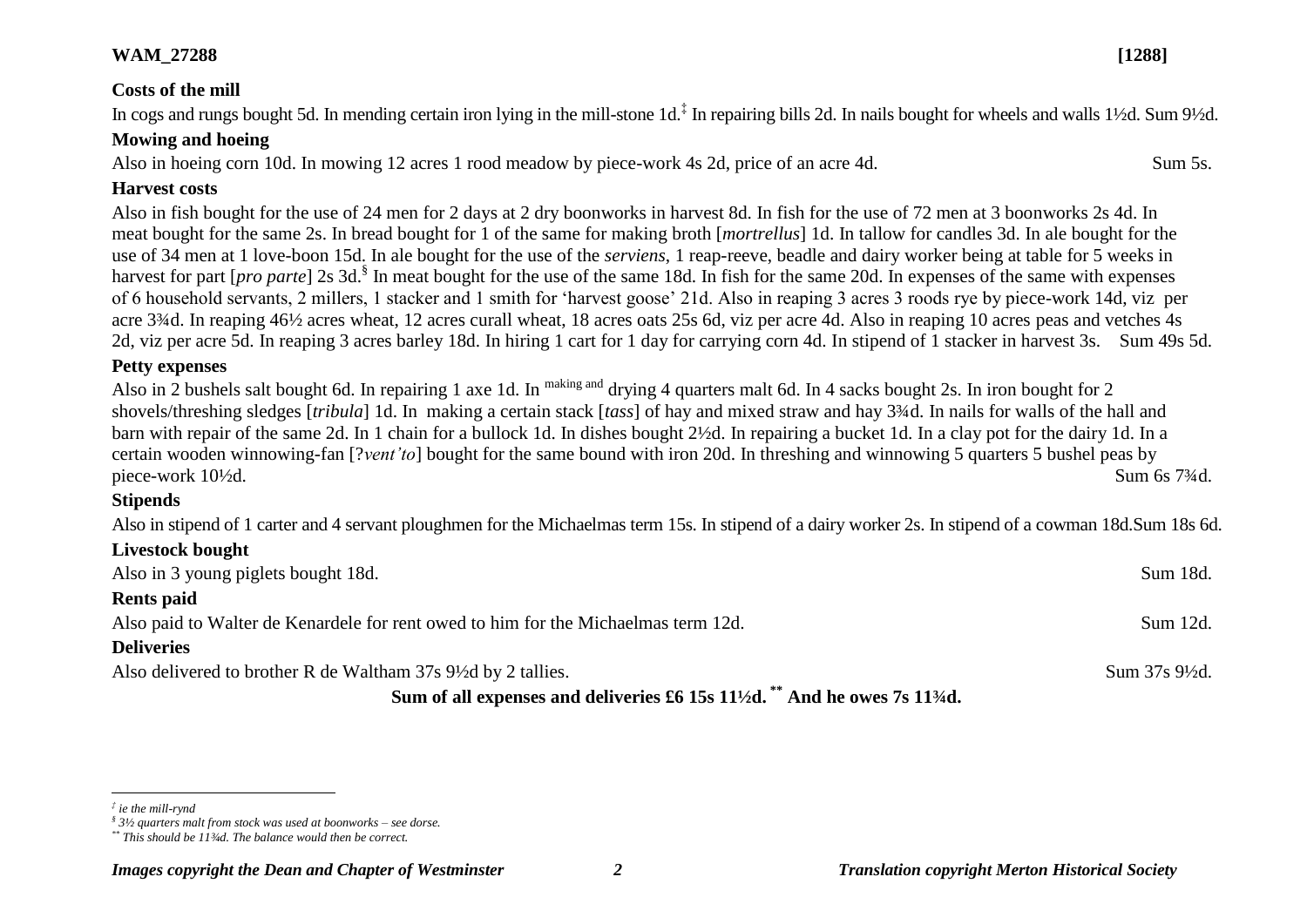## *DORSE*

# **Issues of the Grange**

| Wheat                                  | The same renders account for 29 quarters 1 bushel wheat of the remaining. And for 2 bushels of issue of the mill. Sum 29 quarters 3<br>bushels.                                                                                                                                                                                                                                                                                                      |  |
|----------------------------------------|------------------------------------------------------------------------------------------------------------------------------------------------------------------------------------------------------------------------------------------------------------------------------------------------------------------------------------------------------------------------------------------------------------------------------------------------------|--|
| Of which                               | In expenses as regards 6 harvest boonworks 2 quarters 6 bushels. In expenses of household in harvest 1 quarter 2 bushels. In livery of Philip the<br>serviens from the feast of blessed John the Baptist until Michaelmas except 5 weeks in which he remained at table in harvest 1 quarter 1 bushel,<br>taking per week 1 bushel. In livery of the beadle for 3 weeks after harvest 2 bushels. In sale 24 quarters. Sum as above. And none remains. |  |
| <b>Curall</b>                          | The same renders account for 1 quarter 3½ bushels curall wheat of the remaining. And all accounted in sale. And none remains.                                                                                                                                                                                                                                                                                                                        |  |
| <b>Rye</b>                             | The same renders account for 11 quarters 1 bushel rye of the remaining. Sum 11 quarters 1 bushel.                                                                                                                                                                                                                                                                                                                                                    |  |
| Of which<br>by custom                  | In expenses of haymaking by custom 1 bushel. In expenses as regards harvest boonwork 1 quarter 5 bushel. In baking for reaping corn by<br>piece-work 2 bushels. In making maslin for servants' livery 6 quarters. In sale 3 quarters 1 bushel. Sum as above. And none remains.                                                                                                                                                                       |  |
| <b>Barley</b>                          | The same renders account for 2 quarters barley of the remaining. And accounted in making malt. And none remains.                                                                                                                                                                                                                                                                                                                                     |  |
| <b>Peas</b>                            | The same renders account for 5 quarters 5 bushels peas threshed peas threshed [sic] by piece-work by tally. Sum 5 quarters 5 bushels.                                                                                                                                                                                                                                                                                                                |  |
| Of which                               | In sale 3 quarters 5 bushels. And there remains 2 quarters peas.                                                                                                                                                                                                                                                                                                                                                                                     |  |
| <b>Sweepings of</b><br>corn $[Brott']$ | The same renders account for 7 bushels of the sweepings [brott'] of new grain. And accounted in sale. And none remains.                                                                                                                                                                                                                                                                                                                              |  |
| Oats                                   | The same renders account for $3\frac{1}{2}$ quarters oats of the remaining. Sum $3\frac{1}{2}$ quarters.                                                                                                                                                                                                                                                                                                                                             |  |
| Of which                               | In making malt 2 quarters. In fodder for horses on occasions [vitea] in harvest 1½ quarters. Sum as above. And none remains.                                                                                                                                                                                                                                                                                                                         |  |
| <b>Oatmeal</b>                         | The same renders account for $\frac{1}{2}$ quarter oatmeal from the remaining. And accounted in household expenses. And none remains.                                                                                                                                                                                                                                                                                                                |  |
| <b>Malt</b>                            | The same renders account for 2 quarters barley malt, 2 quarters oat malt made [de factura] as above. And for $\frac{1}{2}$ quarter of<br>issue of the mill by tally above. Sum 4½ quarters.                                                                                                                                                                                                                                                          |  |
| Of which                               | In expenses as regards harvest boonworks $3\frac{1}{2}$ quarters. In household expenses in harvest 1 quarter. Sum as above. And none remains.                                                                                                                                                                                                                                                                                                        |  |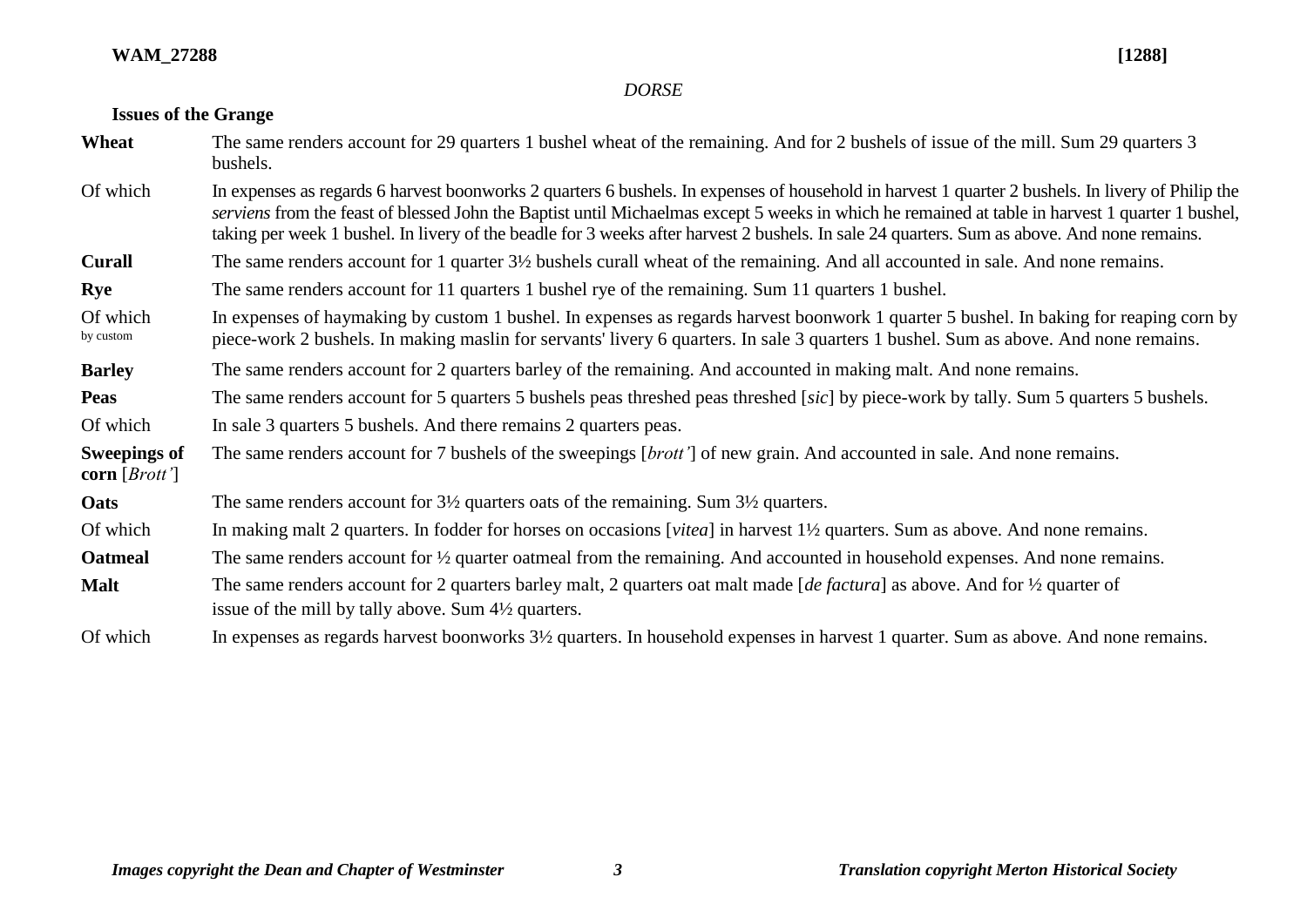**Servants' livery** The same renders account for 6 quarters rye, 6½ quarters issue of the mill, by tally above. Sum 12½ quarters.

Of which In livery of 1 carter and 4 servant ploughmen from the Saturday next after the Nativity of blessed John the Baptist until Michaelmas 7<sup>1</sup>/<sub>2</sub> quarters, who take a quarter per 9 weeks. In livery of 1 cowman for the same period, 1 quarter. In livery of 1 dairy worker for the same period except 5 weeks in which she remained at table in harvest 7 bushels. In livery of 1 stacker for 7 weeks and 3 days in harvest 7 bushels. Sum 10 quarters 2 bushels. And there remain 2 quarters 2 bushels.

## **LIVESTOCK**

**Horses** The same renders account for 2 carthorses from the remaining. And there remain 2 carthorses.

**Draught horses** The same renders account for 4 draught horses from the remaining. Of which in sale 1. And there remain 3 draught horses.

**Oxen** The same renders account for 17 oxen from the remaining. And there remain 17 oxen.

**Bulls** The same renders account for 1 bull from the remaining. And there remains 1 bull.

**Cows** The same renders account for 9 cows from the remaining. Of which in sale 1. And there remain 8 cows.

**Steers** The same renders account for 1 steer from the remaining. And there remains 1 steer.

**Heifers** The same renders account for 2 heifers from the remaining. And there remain 2 heifers.

**Yearlings** The same renders account for 4 yearling from the remaining. And there remain 4 yearlings, of which 2 male.

**Calves** The same renders account for 5 calves of issue from the remaining. And there remain 5 calves.<sup>††</sup>

**Wethers** The same renders account for 4 wethers from the remaining. And there remain 4 wethers of which 1 is a ram.

**Ewes** The same renders account for 5 ewes from the remaining. And there remain 5 ewes.

**Hoggets** The same renders account for 4 hoggets from the remaining. And there remain 4 hoggets, of which 1 male.

Lambs The same renders account for 4 lambs from the remaining. And there remain 4 lambs.

**Pigs** The same renders account for 9 pigs from the remaining. Of which in murrain 2. And there remain 7, of which 1 is a sow.

**Piglets** The same renders account for 1 piglet of issue. And for 3 of purchase. And there remain 4 piglets.

Geese The same renders account for 48 geese from the remaining of which 40 are goslings of issue. Sum 48.

Of which In tithe 4. In expenses as regards 'harvest goose' 2. In murrain 2, of which 1 is a breeding female. In sale 4. Sum 12. And there remain 36 geese of which 7 are breeding females.

**Capons** The same renders account for 11 capons from the remaining. And there remain 11 capons.

**Hens** The same renders account for 14 cocks and hens from the remaining. And there remain 14 cocks and hens.

 *†† I calf was sold according to the list on the recto.*